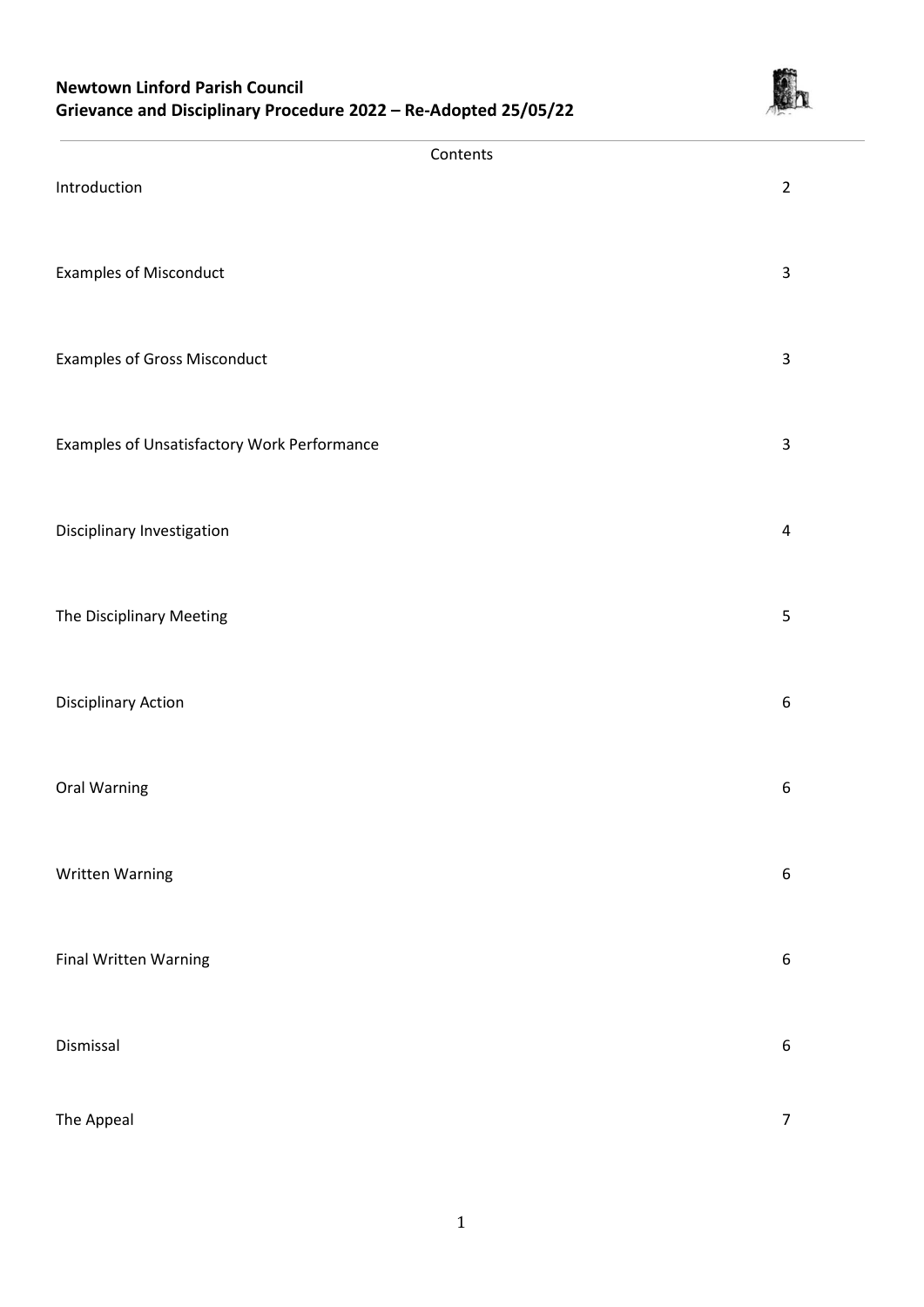# **1. Introduction**

This policy is based on and complies with the 2015 ACAS Code of Practice ( [https://www.acas.org.uk/acas-code-of](https://www.acas.org.uk/acas-code-of-practice-for-disciplinary-and-grievance-procedures/html)[practice-for-disciplinary-and-grievance-procedures/html](https://www.acas.org.uk/acas-code-of-practice-for-disciplinary-and-grievance-procedures/html)). It also takes account of the ACAS guide on discipline and grievances at work (https://www.acas.org.uk/disciplinary-and-grievance-procedures). The policy is designed to help Council employees improve unsatisfactory conduct and performance in their job. Wherever possible, the Council will try to resolve its concerns about employees' behaviour informally, without starting the formal procedure set out below.

The policy will be applied fairly, consistently and in accordance with the Equality Act 2010.

This policy confirms:

- the Council will fully investigate the facts of each case
- the Council recognises that misconduct and unsatisfactory work performance are different issues. The disciplinary policy will also apply to work performance issues to ensure that all alleged instances of employees' underperformance are dealt with fairly and in a way that is consistent with required standards. However, the disciplinary policy will only be used to when performance management proves ineffective. Employees will be informed in writing about the nature of the complaint against them and given the opportunity to state their case
- employees may be accompanied or represented by a workplace colleague, a trade union representative or a trade union official at any disciplinary, investigatory or appeal meeting. The companion is permitted to address such meetings, to put the employee's case and confer with the employee. The companion cannot answer questions put to the employee, address the meeting against the employee's wishes or prevent the employee from explaining his/her case
- the Council will give employees reasonable notice of any meetings in this procedure. Employee must make all reasonable efforts to attend. Failure to attend any meeting may result in it going ahead and a decision being taken. An employee who does not attend a meeting will be given the opportunity to be represented and to make written submission
- If the employee's companion is not available for the proposed date of the meeting, the employee can request a postponement and can propose an alternative date that is within five working days of the original meeting date
- any changes to specified time limits in the Council's procedure must be agreed by the employee and the Council
- information about an employee's disciplinary matter will be restricted to those involved in the disciplinary process. A record of the reason for disciplinary action and the action taken by the Council is confidential to the employee. The employee's disciplinary records will be held by the Council in accordance with the Data Protection Act 1998
- recordings of the proceedings at any stage of the disciplinary procedure are prohibited, unless agreed as a reasonable adjustment that takes account of an employee's medical condition
- employees have the right to appeal against any disciplinary action. The appeal decision is final
- if an employee who is already subject to the Council's disciplinary procedure, raises a grievance, the grievance will normally be heard after the completion of the disciplinary procedure
- disciplinary action taken by the Council can include an oral warning, written warning, final written warning or dismissal
- except for gross misconduct when an employee may be dismissed without notice, the Council will not dismiss an employee on the first occasion that it decides there has been misconduct
- if an employee is suspended following allegations of misconduct, it will be on full pay and only for such time as is necessary. Suspension is not a disciplinary sanction. The Council will write to the employee to confirm any period of suspension and the reasons for it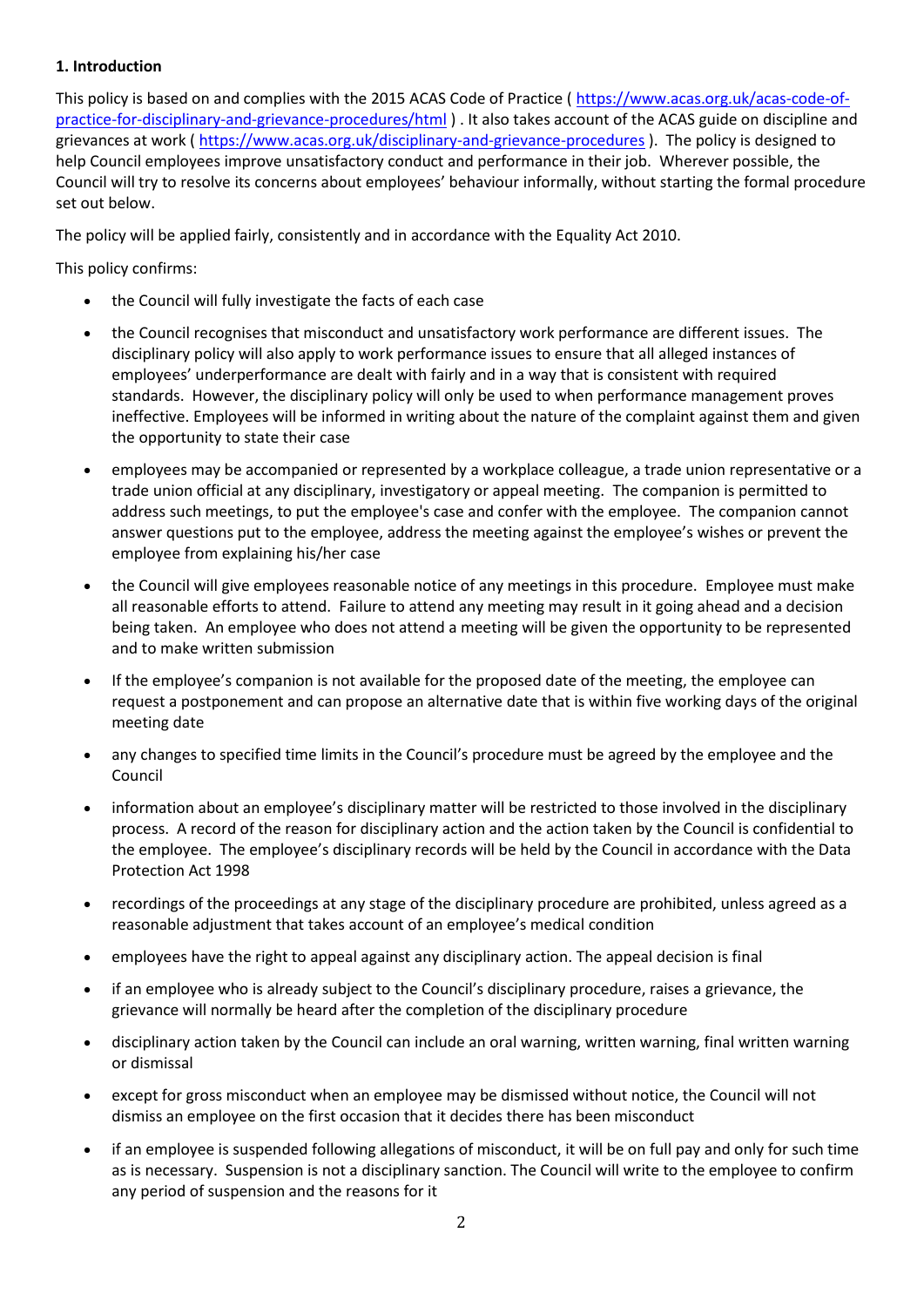the Council may consider mediation at any stage of the disciplinary procedure where appropriate (for example where there have been communication breakdowns or allegations of bullying or harassment). Mediation is a dispute resolution process that requires the Council's and the employee's consent.

## **2. Examples of Misconduct**

Misconduct is employee behaviour that can lead to the employer taking disciplinary action. The following list contains some examples of misconduct:

- unauthorised absence
- poor timekeeping
- misuse of the Council's resources and facilities including telephone, email and internet
- inappropriate behaviour
- refusal to follow reasonable instructions
- breach of health and safety rules.

## **3. Examples of Gross Misconduct**

Gross misconduct is misconduct that is so serious that it is likely to lead to dismissal without notice. The following list contains some examples of gross misconduct:

- bullying, discrimination and harassment
- incapacity at work because of alcohol or drugs
- violent behaviour
- fraud or theft
- gross negligence
- gross insubordination
- serious breaches of health and safety rules
- serious and deliberate damage to property
- use of the internet or email to access pornographic, obscene or offensive material
- disclosure of confidential information.

### **4. Examples of unsatisfactory work performance**

The following list contains some examples of unsatisfactory work performance:

- inadequate application of office procedures
- inadequate IT skills
- unsatisfactory management of staff
- unsatisfactory communication skills.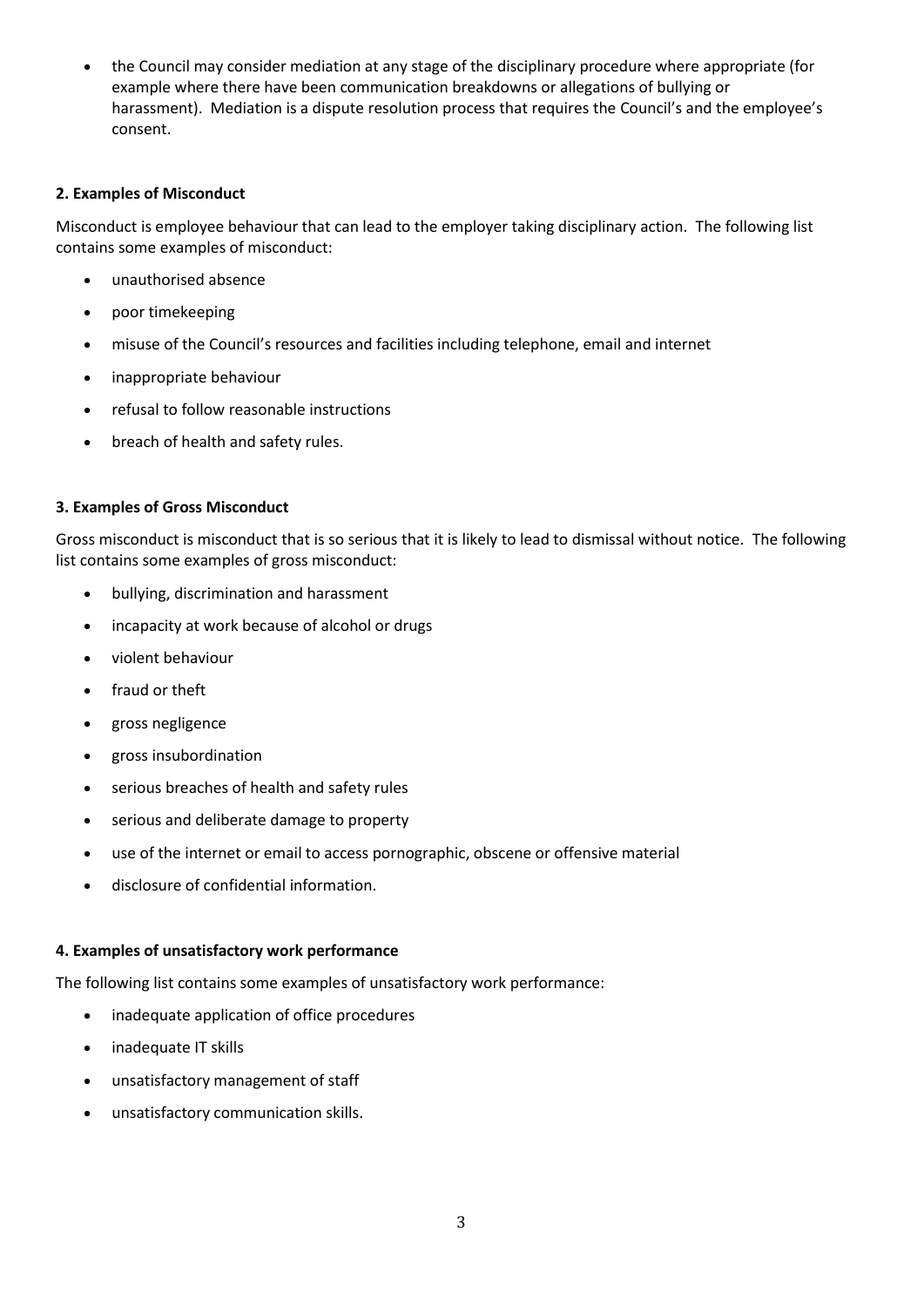## **5. Disciplinary Investigation**

The Council's staffing committee will appoint an Investigator who will be responsible for undertaking the investigation - a fact-finding exercise to collect all relevant information. The Investigator will be independent and will normally be a Councillor. If the Staffing Committee considers that there are no Councillors who are independent (for example, because they all have direct involvement in the allegations about the employee), it will appoint someone from outside the Council. The Investigator will be appointed as soon as possible after the allegations have been made. The Staffing Committee will inform the Investigator of the terms of reference of the investigation. The terms of reference should deal with the following:

- what the investigation is required to examine
- whether a recommendation is required
- how the findings should be presented. For example, an investigator will often be required to present the findings in the form of a report
- who the findings should be reported to and who to contact for further direction if unexpected issues arise or advice is needed.

The Investigator will be asked to submit a report within 20 working days of appointment. In cases of alleged unsatisfactory performance or of allegations of minor misconduct, the appointment of an investigator may not be necessary and the Council may decide to commence disciplinary proceedings at the next stage (see paragraph 16).

The Staffing Committee will first notify the employee in writing of the alleged misconduct and ask him/her to attend a meeting with the Investigator. The employee will be given at least five working days' notice of the meeting with the Investigator so that he/she has reasonable time to prepare for it. The letter will explain the investigatory process and that the meeting is part of that process. The employee should be provided with a copy of the Council's disciplinary procedure. The Council will also inform the employee that when he/she meets with the Investigator, he/she will have the opportunity to comment on the allegations of misconduct.

Employees may be accompanied or represented by a workplace colleague, a trade union representative or a trade union official at any investigatory meeting.

If there are other persons (eg employees, councillors, members of the public or the Council's contractors) who can provide relevant information, the Investigator should try to obtain it from them in advance of the meeting with the employee.

The Investigator has no authority to take disciplinary action. His/her role is to establish the facts of the case as quickly as possible and prepare a report that recommends to the staffing committee whether or not disciplinary action should be taken.

The Investigator's report will contain his/her recommendations and the findings on which they were based. He/she will recommend either:

- the employee has no case to answer and there should no further action under the Council's disciplinary procedure
- the matter is not serious enough to justify further use of the disciplinary procedure and can be dealt with informally or
- the employee has a case to answer and there should be action under the Council's disciplinary procedure.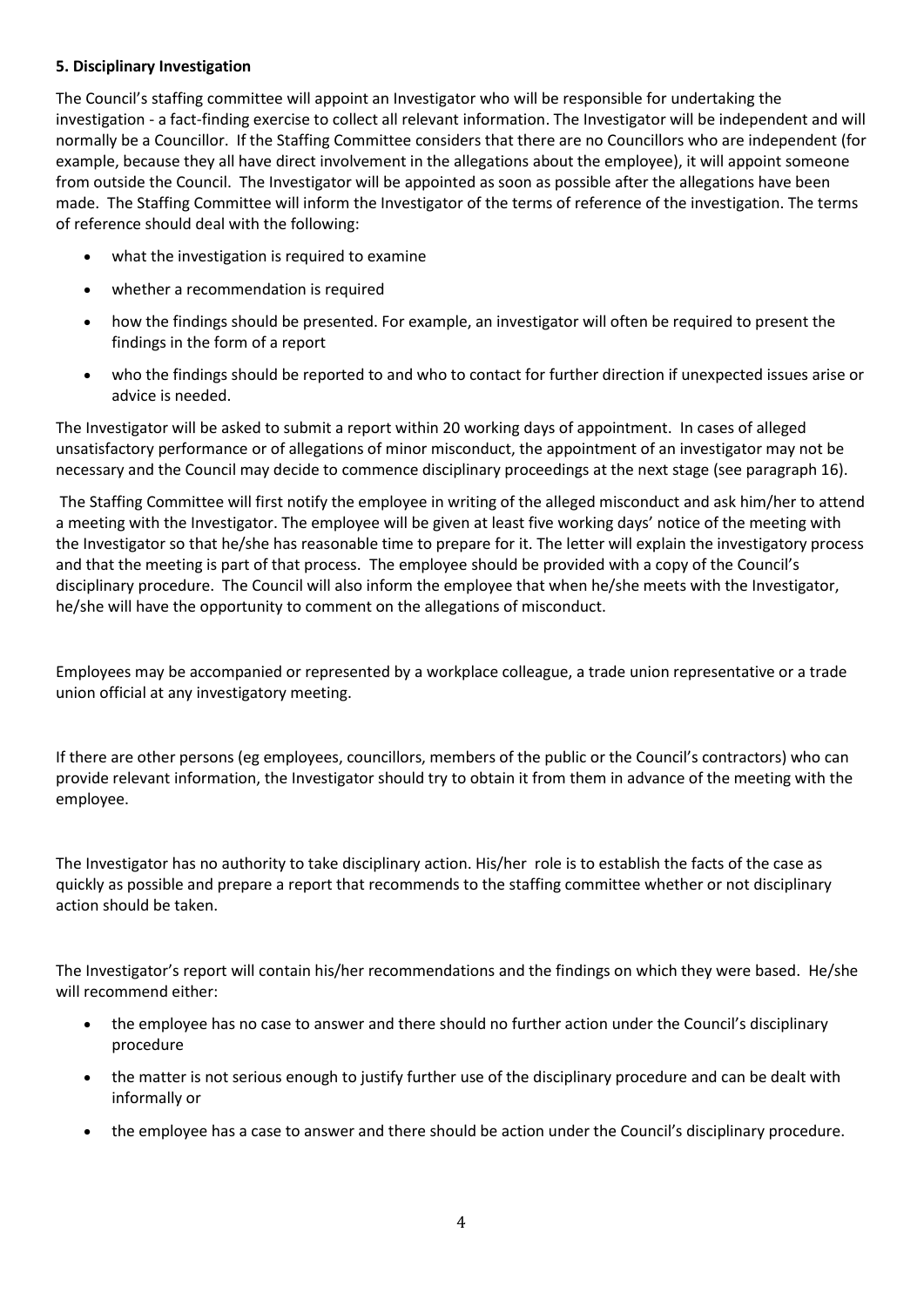The Investigator will submit the report to the staffing committee which will decide whether further action will be taken.

If the Council decides that it will not take disciplinary action, it may consider whether mediation would be appropriate in the circumstances.

# **6. The Disciplinary Meeting**

If the staffing committee decides that there is a case to answer, it will appoint a staffing sub-committee of three councillors. The staffing sub-committee will appoint a Chairman from one of its members. The Investigator shall not sit on the sub-committee. No councillor with direct involvement in the matter shall be appointed to the subcommittee. The employee will be invited, in writing, to attend a disciplinary meeting. The sub–committee's letter will confirm the following:

- the names of its Chairman and other two members
- details of the alleged misconduct, its possible consequences and the employee's statutory right to be accompanied at the meeting
- a copy of the investigation report, all the supporting evidence and a copy of the Council's disciplinary procedure
- the time and place for the meeting. The employee will be given reasonable notice of the hearing (at least 15 working days) so that he /she has sufficient time to prepare for it
- that witnesses may attend on the employee's and the Council's behalf and that both parties should inform each other of their witnesses' names at least five working days before the meeting
- that the employee and the Council will provide each other with all supporting evidence at least five working days before the meeting. If witnesses are not attending the meeting, witness statements will be submitted to the other side at least five working days before the hearing
- that the employee may be accompanied by a companion a workplace colleague, a trade union representative or a trade union official

The disciplinary meeting will be conducted as follows:

- the Chairman will introduce the members of the sub-committee to the employee
- the Investigator will present the findings of the investigation report
- the Chairman will set out the Council's case and present supporting evidence (including any witnesses)
- the employee (or the companion) will set out his/her case and present evidence (including any witnesses)
- any member of the sub-committee and the employee (or the companion) may question the Investigator and any witness
- the employee (or the companion) will have the opportunity to sum up his/her case
- the Chairman will provide the employee with the sub-committee's decision with reasons, in writing, within five working days of the meeting. The Chairman will also notify the employee of the right to appeal the decision
- the disciplinary meeting may be adjourned to allow matters that were raised during the meeting to be investigated by the sub-committee.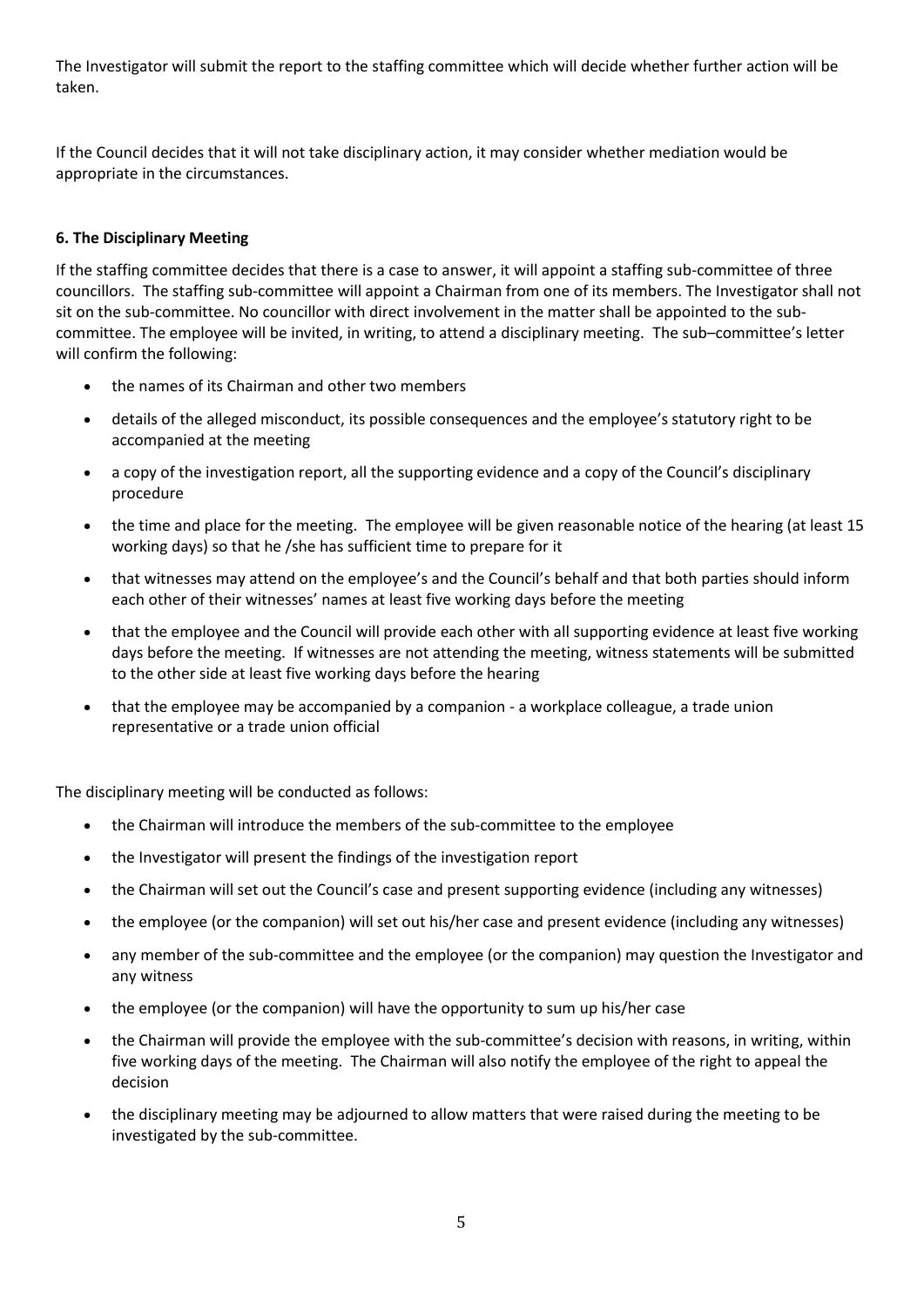## **7. Disciplinary Action**

If the sub-committee decides that there should be disciplinary action, it may be any of the following:

# **7.1 Oral warning**

An oral warning is issued for most first instances of minor misconduct. The Council will notify the employee:

- of the reason for the warning, the improvement required (if appropriate) and the time period for improvement
- that further misconduct/failure to improve will result in more serious disciplinary action
- of the right to appeal
- that a note confirming the oral warning will be placed on the employee's personnel file, that a copy will be provided to the employee and that the warning will remain in force for six months.

### **7.2 Written warning**

If there is a repetition of earlier misconduct which resulted in an oral warning, or for different and more serious misconduct, the employee will normally be given a written warning. A written warning will set out:

- the reason for the written warning, the improvement required (if appropriate) and the time period for improvement
- that further misconduct/failure to improve will result in more serious disciplinary action
- the employee's right of appeal
- that a note confirming the written warning will be placed on the employee's personnel file, that a copy will be provided to the employee and that the warning will remain in force for 12 months.

### **7.3 Final written warning**

If there is further misconduct during the period of a written warning or if the misconduct is sufficiently serious, the employee will be given a final written warning. A final written warning will set out:

- the reason for the final written warning, the improvement required (if appropriate) and the time period for improvement
- that further misconduct/failure to improve will result in more serious disciplinary action up to and including dismissal
- the employee's right of appeal
- that a note confirming the final written warning will be placed on the employee's personnel file, that a copy will be provided to the employee and that the warning will remain in force for 18 months.

### **7.4 Dismissal**

The Council may dismiss:

- for gross misconduct
- if there is no improvement within the specified time period in the conduct which has been the subject of a final written warning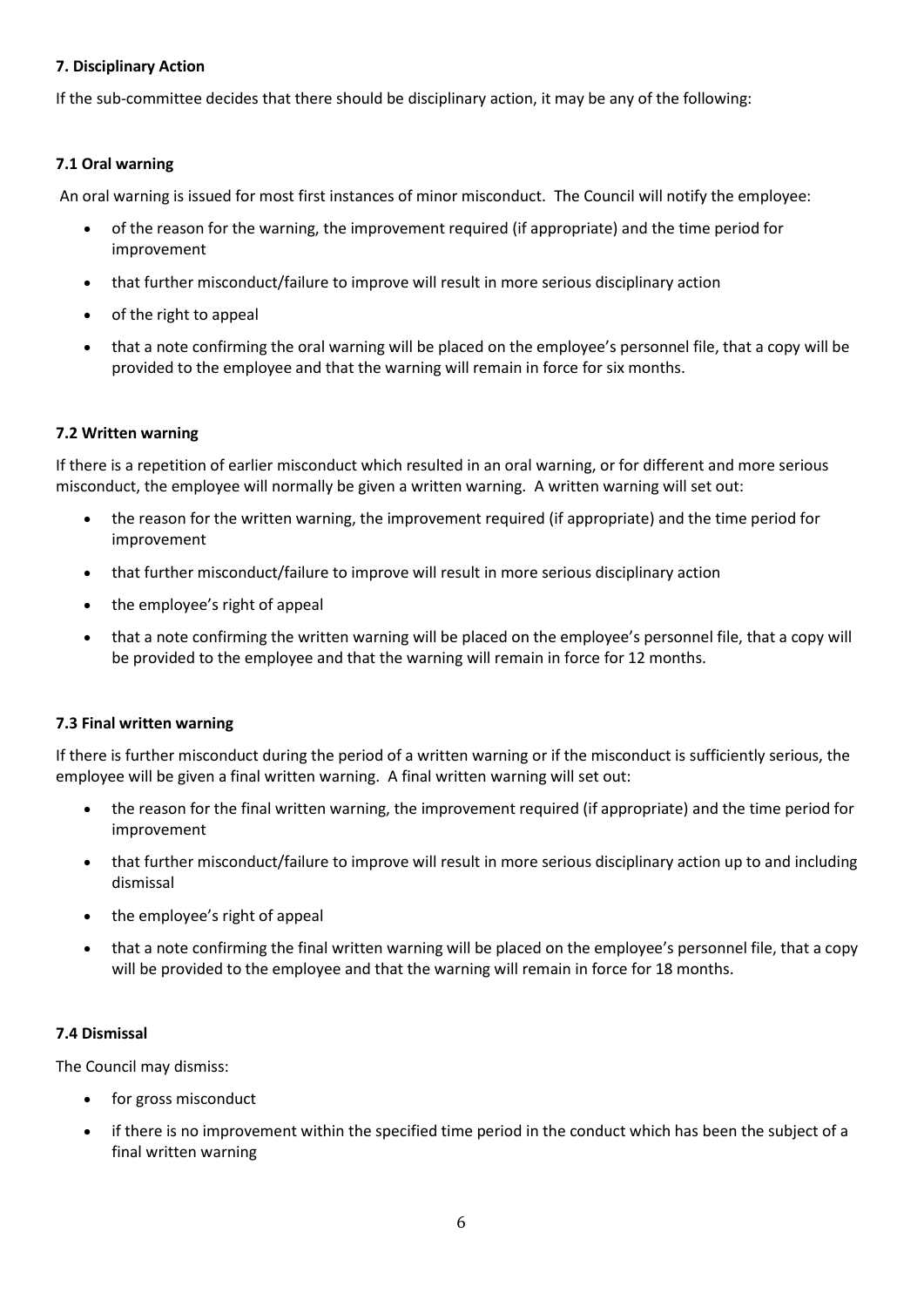if another instance of misconduct has occurred and a final written warning has already been issued and remains in force.

The Council will consider very carefully a decision to dismiss. If an employee is dismissed, he/she will receive a written statement of the reasons for his/her dismissal, the date on which the employment will end and details of his/her right of appeal.

If the sub-committee decides to take no disciplinary action, no record of the matter will be retained on the employee's personnel file. Action imposed as a result of the disciplinary meeting will remain in force unless and until it is modified as a result of an appeal

# **8. The Appeal**

An employee who is the subject of disciplinary action will be notified of the right of appeal. His/her written notice of appeal must be received by the Council within five working days of the employee receiving written notice of the disciplinary action and must specify the grounds for appeal.

The grounds for appeal include;

- a failure by the Council to follow its disciplinary policy
- the sub-committee's decision was not supported by the evidence
- the disciplinary action was too severe in the circumstances of the case
- new evidence has come to light since the disciplinary meeting.

The Appeal will be heard by a panel of three members of the staff committee who have not previously been involved in the case. This includes the Investigator. There may be insufficient members of the staffing committee who have not previously been involved. If so, the appeal panel will be a committee of three members of the Council who may include members of the staff committee. The appeal panel will appoint a Chairman from one of its members.

The employee will be notified, in writing, within 10 working days of receipt of the notice of appeal of the time, date and place of the appeal meeting. The employee will be advised that he/she may be accompanied by a companion - a workplace colleague, a trade union representative or a trade union official.

At the appeal meeting, the Chairman will:

- introduce the panel members to the employee
- explain the purpose of the meeting, which is to hear the employee's reasons for appealing against the decision of the staffing sub-committee
- explain the action that the appeal panel may take.

The employee (or his companion) will be asked to explain the grounds for appeal.

The Chairman will inform the employee that he/she will receive the decision and the panel's reasons, in writing, within five working days of the appeal hearing.